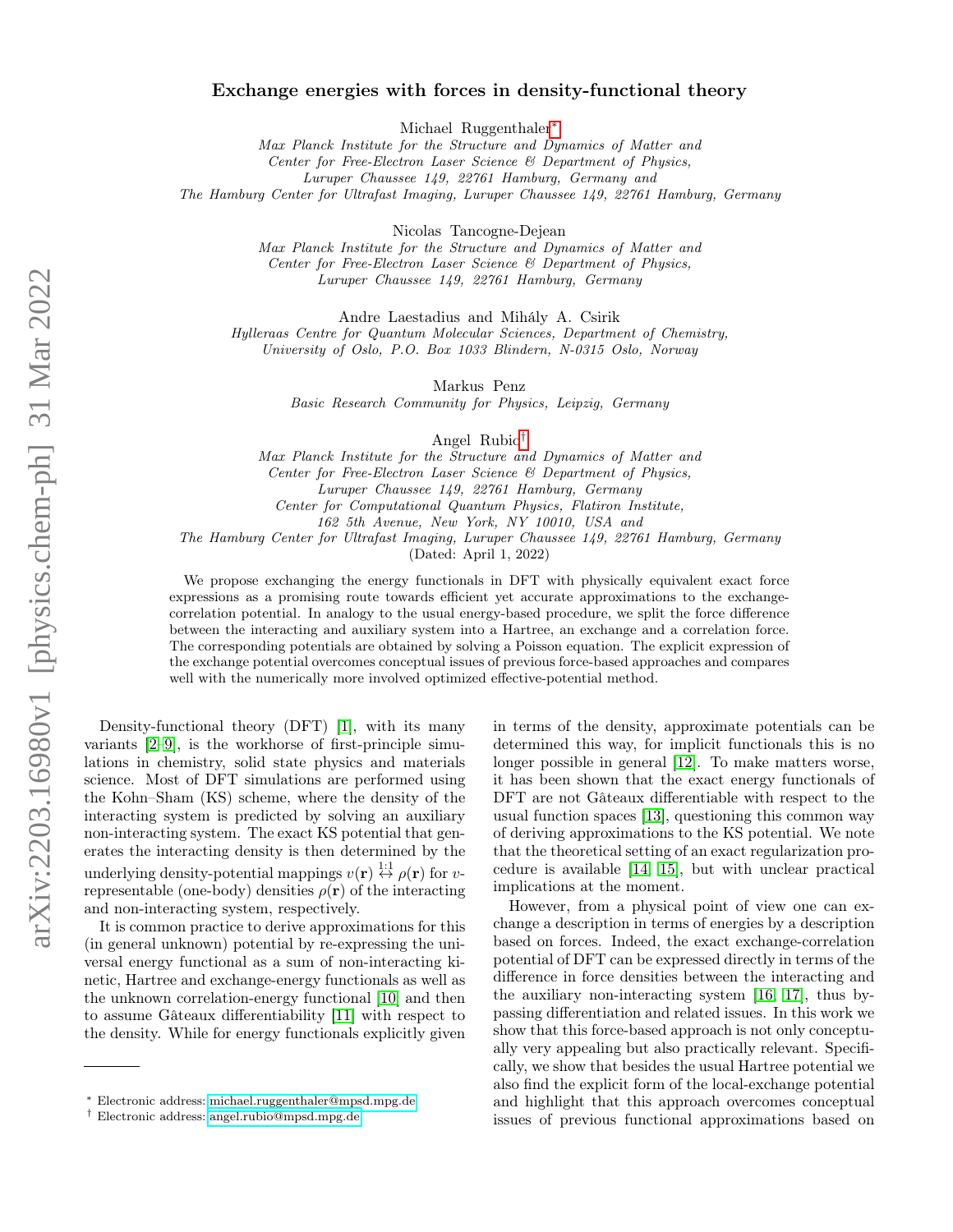forces. The form of the local exchange potential is consistent with current-density-functional theory (CDFT) and we discuss its connections to the time-dependent case. In the context of DFT we then show that the explicit force-based exchange approximation performs similarly to the numerically more involved optimized effective potential (OEP) approach in exchange approximation. We finally comment on ways to approximate the remaining correlation force densities.

We consider the N-particle Hamiltonian (in Hartree atomic units  $e = \hbar = m_e = (4\pi\epsilon_0)^{-1} = 1$ 

$$
\hat{H} = -\frac{1}{2} \sum_{k=1}^{N} \nabla_k^2 + \sum_{k=1}^{N} v(\mathbf{r}_k) + \sum_{k>l} \frac{1}{|\mathbf{r}_k - \mathbf{r}_l|},\qquad(1)
$$
\n
$$
\hat{T} \qquad \hat{V}[v]
$$

with  $v(\mathbf{r})$  some external one-particle potential. For antisymmetric wave functions  $\Psi(\mathbf{x}_1, ..., \mathbf{x}_N)$ , where  $\mathbf{x}_k$  =  $(\mathbf{r}_{k}\sigma_{k})$ , we then define the spin-summed  $p^{\text{th}}$ -order reduced density matrix

$$
\rho^{(p)}(\mathbf{r}_1,\ldots,\mathbf{r}_p,\mathbf{r}'_1,\ldots,\mathbf{r}'_p) = \frac{N!}{p!(N-p)!} \sum_{\substack{\sigma_1\ldots\sigma_p \\ \sigma'_1\ldots\sigma'_p}} \int \Psi(\mathbf{x}_1,\ldots,\mathbf{x}_p,\mathbf{x}_{p+1},\ldots,\mathbf{x}_N) \tag{2}
$$
\n
$$
\Psi^*(\mathbf{x}'_1,\ldots,\mathbf{x}'_p,\mathbf{x}_{p+1},\ldots,\mathbf{x}_N) \, d\mathbf{r}_{p+1}\ldots d\mathbf{r}_N.
$$

We can then use these reduced density matrices and the exact density  $\rho(\mathbf{r}) = \rho^{(1)}(\mathbf{r}, \mathbf{r})$  to express the equation of motion of the (paramagnetic) current density

$$
\mathbf{j}(\mathbf{r}) = \frac{1}{2i} \left( \nabla \rho^{(1)}(\mathbf{r}, \mathbf{r}') - \nabla' \rho^{(1)}(\mathbf{r}, \mathbf{r}') \right)\Big|_{\mathbf{r}' = \mathbf{r}} \qquad (3)
$$

for an eigenstate, for which the current density does not change in time, as [\[17,](#page-4-10) [18\]](#page-4-11)

$$
0 = -\rho(\mathbf{r}) \nabla v(\mathbf{r}) + \mathbf{F}_T(\mathbf{r}) + \mathbf{F}_W(\mathbf{r}). \tag{4}
$$

This expression introduces the exact interaction-stress and momentum-stress forces, respectively,

$$
\mathbf{F}_W(\mathbf{r}) = -2 \int (\nabla |\mathbf{r}' - \mathbf{r}|^{-1}) \rho^{(2)}(\mathbf{r}, \mathbf{r}', \mathbf{r}, \mathbf{r}') d\mathbf{r}', \qquad (5)
$$

$$
\mathbf{F}_T(\mathbf{r}) = \frac{1}{4} (\nabla - \nabla') (\nabla^2 - \nabla'^2) \rho^{(1)}(\mathbf{r}, \mathbf{r'}) \Big|_{\mathbf{r'} = \mathbf{r}}.
$$
 (6)

Here,  $(\nabla |\mathbf{r}' - \mathbf{r}|^{-1})$  indicates that the gradient only acts on the Coulomb interaction term. In the following we indicate the terms coming from the solution of the fully interacting problem as  $\mathbf{F}_W[\Psi]$  and  $\mathbf{F}_T[\Psi]$  and the terms coming from the auxiliary non-interacting KS problem (Eq. [\(1\)](#page-1-0) without  $\hat{W}$  and with a different single-particle potential  $v_s(\mathbf{r})$  as  $\mathbf{F}_T[\Phi]$ . Analogously to Eq. [\(4\)](#page-1-1), we then have for an eigenstate of the auxiliary noninteracting system

$$
0 = -\rho_s(\mathbf{r}) \nabla v_s(\mathbf{r}) + \mathbf{F}_T([\Phi], \mathbf{r}). \tag{7}
$$

If we now impose that both systems generate the same ground-state density, i.e.,  $\rho_s(\mathbf{r}) = \rho(\mathbf{r})$ , we find with the definition of the Hartree exchange-correlation (Hxc) potential  $v_{Hxc}(\mathbf{r}) = v_s(\mathbf{r}) - v(\mathbf{r})$  the local force-balance equation

<span id="page-1-2"></span>
$$
\rho \nabla v_{\text{Hxc}} = -\mathbf{F}_{\text{Hxc}}[\Phi, \Psi] = \mathbf{F}_T[\Phi] - \mathbf{F}_T[\Psi] - \mathbf{F}_W[\Psi], \tag{8}
$$

which defines  $\mathbf{F}_{\text{Hxc}}$ . By virtue of the Hohenberg–Kohn theorem [\[19\]](#page-4-12) the Slater determinant  $\Phi$  as well as the the interacting wave function  $\Psi$  are given solely in terms of the density, which makes all the force densities determined by the density only. Equation [\(8\)](#page-1-2) implies that

<span id="page-1-4"></span>
$$
\nabla v_{\rm Hxc}(\mathbf{r}) = -\frac{\mathbf{F}_{\rm Hxc}(\mathbf{r})}{\rho(\mathbf{r})} = -\mathbf{f}_{\rm Hxc}(\mathbf{r})
$$
(9)

<span id="page-1-0"></span>is a purely longitudinal vector field. We can thus recast the equation for  $v_{Hxc}$  into a Poisson equation  $-\nabla^2 v_{Hxc} =$  $\nabla \cdot f_{\text{Hxc}}$  by applying the divergence such that the solution, using the corresponding Green's function, is given by

$$
v_{\rm Hxc}(\mathbf{r}) = \int \frac{\nabla' \cdot f_{\rm Hxc}(\mathbf{r}')}{4\pi |\mathbf{r} - \mathbf{r}'|} d\mathbf{r}'. \tag{10}
$$

Next, we split up the Hxc force in analogy to the partition of the energy usual in DFT as

$$
\mathbf{F}_{\text{Hxc}}[\Phi, \Psi] = \mathbf{F}_W[\Phi] \tag{11}
$$
\n
$$
+ \underbrace{\mathbf{F}_T[\Psi] - \mathbf{F}_T[\Phi] + \mathbf{F}_W[\Psi] - \mathbf{F}_W[\Phi]}_{\mathbf{F}_c[\Phi, \Psi]}.
$$

where  $\mathbf{F}_W[\Phi]$  is the Hartree-exchange (Hx) force and  $\mathbf{F}_c[\Phi,\Psi]$  the correlation force. This partition leads to the respective force-based potentials,  $v_{\text{fHx}}$  and  $v_{\text{fc}}$ , that add up to the exact Hxc potential,

<span id="page-1-3"></span>
$$
v_{\rm Hxc}(\mathbf{r}) = \underbrace{\int \frac{\nabla' \cdot f_{\rm Hx}(\mathbf{r}')}{4\pi |\mathbf{r} - \mathbf{r}'|} d\mathbf{r}'}_{v_{\rm fHx}(\mathbf{r})} + \underbrace{\int \frac{\nabla' \cdot f_{\rm c}(\mathbf{r}')}{4\pi |\mathbf{r} - \mathbf{r}'|} d\mathbf{r}'}_{v_{\rm fc}(\mathbf{r})}.
$$
 (12)

<span id="page-1-1"></span>Here, we have denoted  $f_{Hx} = \mathbf{F}_W[\Phi]/\rho$  and  $f_c =$  $\mathbf{F}_c[\Phi,\Psi]/\rho$ . Since the Hx force is given in terms of the KS wave function only, we know this part explicitly and we can directly calculate the exact Hx potential for a given KS wave function.

To make the resulting Hx potential more explicit, we rely on the standard assumption that  $\Phi$  is a single, closedshell Slater determinant with spin-space orbitals  $\varphi_k(\mathbf{x})$ , such that we can express  $[20, Eq. (2.5.19)]$  $[20, Eq. (2.5.19)]$ 

$$
\rho_s^{(2)}(\mathbf{r}, \mathbf{r}', \mathbf{r}, \mathbf{r}') = \frac{1}{2} \left( \rho(\mathbf{r}) \rho(\mathbf{r}') - \frac{1}{2} \left| \rho_s^{(1)}(\mathbf{r}, \mathbf{r}') \right|^2 \right), \tag{13}
$$

where  $\rho_s^{(1)}(\mathbf{r}, \mathbf{r}') = \sum_{k,\sigma} \varphi_k(\mathbf{r}\sigma) \varphi_k^*(\mathbf{r}'\sigma)$ . We therefore have

<span id="page-1-5"></span>
$$
\mathbf{F}_{W}[\Phi] = -\rho(\mathbf{r})\nabla \int \frac{\rho(\mathbf{r}')}{|\mathbf{r} - \mathbf{r}'|} d\mathbf{r}'\n+ \frac{1}{2} \int (\nabla |\mathbf{r} - \mathbf{r}'|^{-1}) |\rho_s^{(1)}(\mathbf{r}, \mathbf{r}')|^2 d\mathbf{r}'.
$$
\n(14)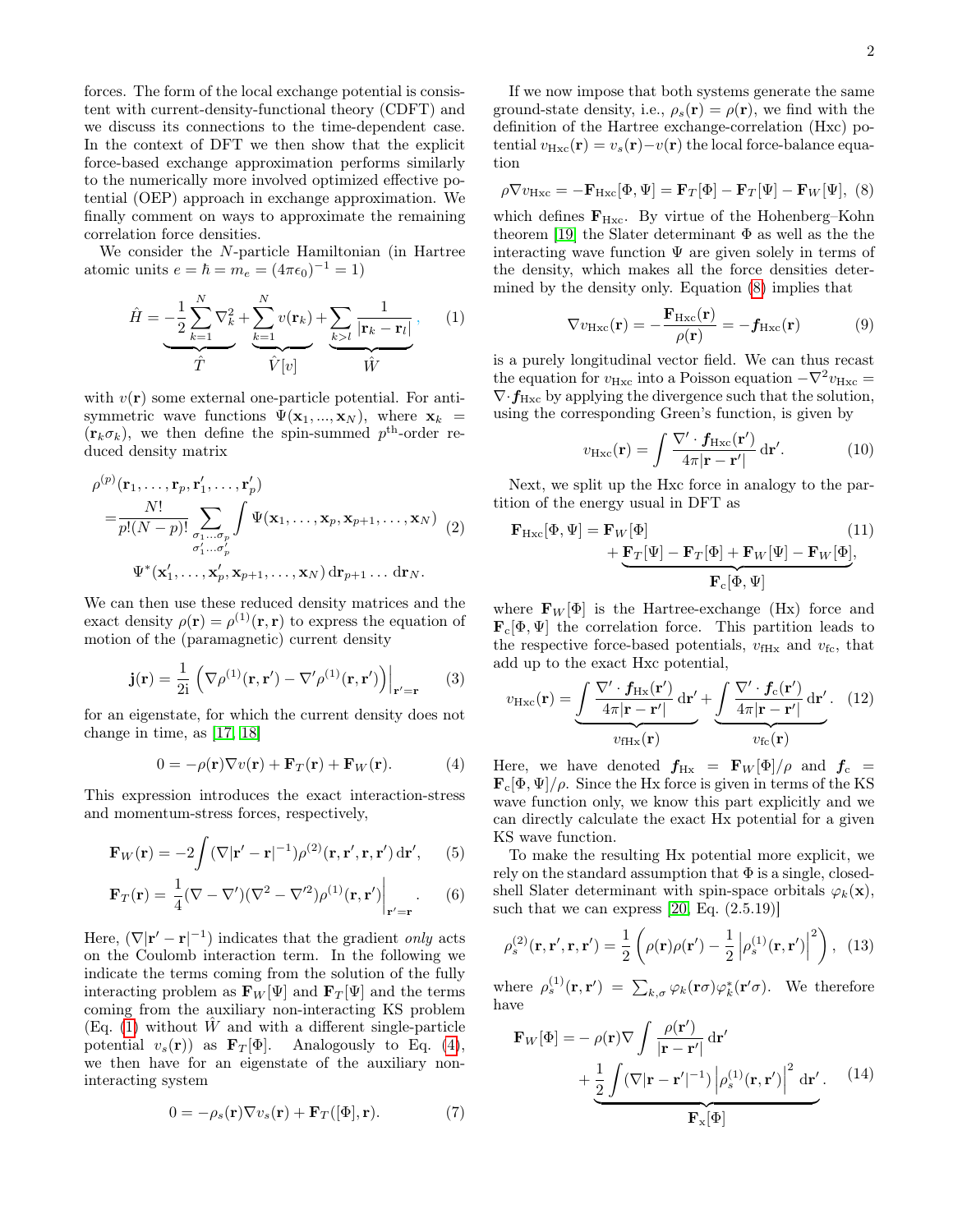We can thus identify the usual Hartree potential

$$
v_{\rm H}(\mathbf{r}) = \int \frac{\rho(\mathbf{r}')}{|\mathbf{r} - \mathbf{r}'|} d\mathbf{r}'
$$
 (15)

and the force-based local-exchange potential

$$
v_{\rm fx}(\mathbf{r}) = -\int \frac{\nabla' \cdot \int (\nabla' |\mathbf{r}'' - \mathbf{r}'|^{-1}) \bar{\rho}_{\rm x}(\mathbf{r}''|\mathbf{r}') \,\mathrm{d}\mathbf{r}''}{4\pi |\mathbf{r} - \mathbf{r}'|} \,\mathrm{d}\mathbf{r}',\tag{16}
$$

where we used the definition of the exchange hole [\[20,](#page-4-13) Eq. (2.5.27)]

$$
\bar{\rho}_{\mathbf{x}}(\mathbf{r}'|\mathbf{r}) = -\frac{1}{2} \frac{|\rho_s^{(1)}(\mathbf{r}, \mathbf{r}')|^2}{\rho(\mathbf{r})}.
$$
 (17)

For a numerically more convenient form of  $v_{fx}$  in terms of the Slater-exchange potential plus correction terms we refer to App. [A.](#page-5-0) We note that in the homogeneous limit, Eq. [\(16\)](#page-2-0) reduces to the well-known exchange-only localdensity approximation and we give details in App. [B.](#page-5-1) The form of Eq. [\(16\)](#page-2-0) resembles the exchange potential introduced by Harbola and Sahni [\[21\]](#page-4-14). However, in contrast to the Harbola–Sahni potential, it does not involve any line integrals or the assumption of conservative forces (see also the discussion after Eq. [\(21\)](#page-2-1)). Moreover, the missing correlation potential is given uniquely in terms of the force-density difference  $\mathbf{F}_c[\Phi, \Psi]$  and a simple Coulomb integral (see Eq. [\(12\)](#page-1-3)).

Based on the above explicit form of the local-exchange potential we can highlight some advantages of the forcebased approach. In the common energy-based approach, the potential is found via a functional variation of the energy expression with respect to the density. In the exchange case one considers the functional derivative of

<span id="page-2-4"></span>
$$
E_{\mathbf{x}}[\rho] = \langle \Phi[\rho] | \hat{W} | \Phi[\rho] \rangle - E_{\mathbf{H}}[\rho]
$$

$$
= -\frac{1}{4} \int \frac{\left| \rho_s^{(1)}(\mathbf{r}, \mathbf{r}') \right|^2}{|\mathbf{r} - \mathbf{r}'|} d\mathbf{r} d\mathbf{r}', \tag{18}
$$

where  $E_{\rm H}[\rho] = \frac{1}{2} \int v_{\rm H}(\mathbf{r}) \rho(\mathbf{r}) d\mathbf{r}$  is the Hartree energy. As was pointed out by van Leeuwen [\[12\]](#page-4-5), for an implicit density functional the (generalization of the) functional derivative is not straightforward and might not exist in certain cases. If the functional derivative exists, then by construction it obeys a virial relation of the form (see App. [C\)](#page-6-0)

$$
E_{\mathbf{x}}[\rho] = -\int \rho(\mathbf{r}) \,\mathbf{r} \cdot \nabla \frac{\delta E_{\mathbf{x}}[\rho]}{\delta \rho(\mathbf{r})} \,\mathrm{d}\mathbf{r}.\tag{19}
$$

In practice, the derivative is determined by the OEP approach [\[22,](#page-4-15) [23\]](#page-4-16). Yet, OEP exchange potentials in general do not obey Eq. [\(19\)](#page-2-2) and sometimes this relation is additionally imposed, e.g., in Ref. [\[24\]](#page-4-17) (also compare Tab. [I\)](#page-3-0). On the other hand, in the force-based approach we have

$$
f_{\rm x}(\mathbf{r}) = \frac{\mathbf{F}_{\rm x}(\mathbf{r})}{\rho(\mathbf{r})} = -\nabla v_{\rm fx}(\mathbf{r}) + \nabla \times \boldsymbol{\alpha}_{\rm fx}(\mathbf{r}), \qquad (20)
$$

where by applying the Helmholtz decomposition into a longitudinal (curl-free) and a transverse (divergencefree) vector-field component [\[25,](#page-4-18) §3.9], we find that (see App. [C](#page-6-0) for details)

<span id="page-2-1"></span>
$$
E_{\mathbf{x}}[\rho] = \int \mathbf{r} \cdot \mathbf{F}_{\mathbf{x}}(\mathbf{r}) d\mathbf{r}
$$
 (21)  
=  $-\int \rho(\mathbf{r}) \mathbf{r} \cdot \nabla v_{\mathbf{f}\mathbf{x}}(\mathbf{r}) d\mathbf{r} + \int \rho(\mathbf{r}) \mathbf{r} \cdot (\nabla \times \boldsymbol{\alpha}_{\mathbf{f}\mathbf{x}}(\mathbf{r})) d\mathbf{r}.$ 

<span id="page-2-0"></span>Here, the last term due to the curl vanishes for spherically symmetric densities (see App. [C](#page-6-0) and Tab. [I\)](#page-3-0). Hence, the local-exchange potential satisfies a virial relation of the form of Eq. [\(19\)](#page-2-2) for spherically symmetric systems, but in general we have the more involved Eq. [\(21\)](#page-2-1) including a transverse component. This most notably implies that the local-exchange potential from the force-balance approach derived here is in general different from an exchange potential defined as the exact exchange-energy derivative. It is interesting to observe that this transverse (and thus path-dependent) component of Eq. [\(20\)](#page-2-3) has to be cancelled exactly by the transverse component of the correlation force  $f_c = \mathbf{F}_c/\rho$ , since their sum  $f_x + f_c$ is purely longitudinal by Eq. [\(9\)](#page-1-4) and since the Hartree contribution is a gradient field given by  $-\nabla v_{\text{H}}$ . This gives a rationale for omitting the transverse part altogether from the exchange-only force  $f_x$  and taking only  $v_{fx}$  as an exchange potential. We further note that the local-exchange potential given by Eq. [\(16\)](#page-2-0) also obeys the usual coordinate scaling relations (see App. [C\)](#page-6-0).

The generalized virial relation Eq. [\(21\)](#page-2-1) also highlights the connection of the force-based approach to CDFT. If besides the density  $\rho$  we also intend to control the current density j, then we would need a transverse exchangecorrelation vector potential as well, where  $\alpha_{fx}$  contributes to the exchange vector potential [\[17\]](#page-4-10). We even find that  $v_{\text{fx}}$  can be chosen to be the exchange potential of CDFT and of time-dependent CDFT [\[17\]](#page-4-10). This makes  $v_{fx}$  nicely compatible with different variants of DFT. Furthermore, there is a direct connection from  $v_{fx}$  to time-dependent DFT (TDDFT), since the second time derivative of the densities is controlled by the Hxc potential. The fundamental equation of TDDFT is [\[5\]](#page-4-19)

$$
\nabla \cdot [\rho(\mathbf{r}, t) \nabla v_{\text{Hxc}}(\mathbf{r}, t)] = -\nabla \cdot \mathbf{F}_{\text{Hxc}}(\mathbf{r}, t) \qquad (22)
$$

<span id="page-2-2"></span>and the exchange potential in TDDFT is now determined from the exchange forces not by solving a Poisson equation but by inverting a Sturm–Liouville equation. So in general, the exchange potential in TDDFT will be different from  $v_{fx}$ , yet the difference can be determined from the transverse parts of  $\mathbf{F}_{\mathbf{x}}$  [\[26\]](#page-4-20).

<span id="page-2-3"></span>Finally, let us consider the force-balance equation in exchange approximation (FBEx), i.e., we take  $v_{fx}$  from Eq. [\(16\)](#page-2-0) and assume  $v_{\text{fc}} = 0$  in every KS iteration step, and check how this performs in comparison to common exchange approximations numerically. We have implemented the force-based local-exchange potential in the real-space code Octopus [\[27\]](#page-4-21) and ran simulations for a set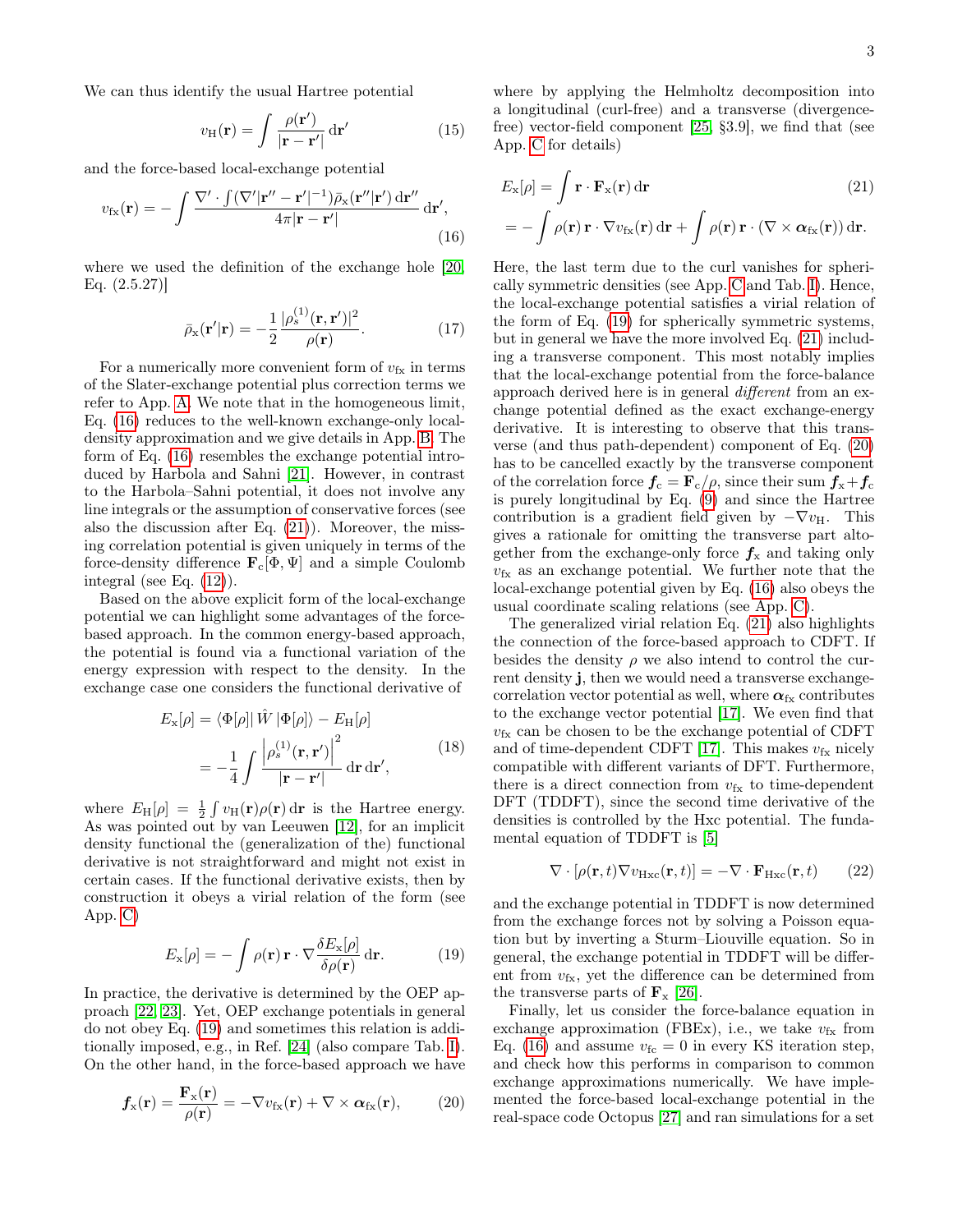of atoms using norm-conserving pseudopotentials [\[28\]](#page-4-22), a grid spacing of 0.15 Bohr, and a radius of 10 Bohr for Be and Ne, a radius of 12 Bohr for Mg, Ar, and Zn, and a radius of 14 Bohr for Ca. Indeed, FBEx performs similar to the much more involved OEP in exact-exchange approach (OEPx) or its approximation OEPx-KLI [\[29\]](#page-4-23) (see Fig. [1\)](#page-3-1). All exchange functionals considered in this work, pure Slater potential, FBEx and OEPx-KLI, share the same computational scaling as Hartree–Fock, while OEPx additionally only works as an iterative procedure. Further-



<span id="page-3-1"></span>Figure 1. The exchange potential obtained for different functionals and different atoms.

more, we demonstrate that the local-exchange potential adheres to the virial relation of the form of Eq. [\(19\)](#page-2-2) up to numerical inaccuracies (see Tab. [I\)](#page-3-0) because of spherical symmetry, while the OEPx and the OEPx-KLI violate this relation. Further numerical tests and comparisons, also for small molecules, can be found in App. [D.](#page-7-0)

In conclusion, we have shown that defining the Hxc potential of KS DFT by forces is not only conceptually beneficial, but also has certain advantages in practice over the common energy-based approach. It is numerically straightforward to construct the corresponding potential from a given force density, the method allows to avoid various problems of the energy-based approach such as determining implicit functional derivatives, and it further provides an explicit form for the exchange potential.

| Atom           | Slater | <b>FBEx</b> | OEPx-KLI | OEPX     |
|----------------|--------|-------------|----------|----------|
| Li             | 245.3  | $-0.049$    | 0.647    | $-1.464$ |
| Be             | 415.2  | 0.037       | 32.87    | 17.97    |
| Ne             | 208.2  | $-0.001$    | 30.94    | 33.139   |
| N <sub>a</sub> | 896.1  | 0.080       | $-22.08$ | $-36.4$  |
| Mg             | 1328.1 | 0.353       | 60.40    | $-19.49$ |
| Ar             | 221.95 | 0.000       | 7.61     | 8.21     |
| Ca             | 603.4  | $-0.011$    | 17.51    | $-1.52$  |
| Zn             | 6225.1 | 4.31        | 24.58    | $-88.72$ |

<span id="page-3-0"></span>Table I. Difference  $\Delta E_{\rm x} = E_{\rm x}^{\rm eig} - E_{\rm x}^{\rm virial}$ , in mHa, between the exchange energy computed from the orbitals (or the density) and from the exchange energy obtained from the potential using the virial relation for different local-exchange potentials.

The non-explicit correlation potential is defined uniquely by the correlation force density and in contrast to the energy-based approach we also have a straightforward connection to the current-density variant of DFT and to the time-dependent case. Furthermore, the approach can be seamlessly applied to atomic, molecular and solidstate systems. Finally, we have shown that the explicit Hx approximation performs similarly as the much more involved OEP approach in an exchange approximation. The exchange potential of Eq. [\(16\)](#page-2-0) performs much better than the Slater potential, which currently serves as a basis for many existing functionals. We therefore expect that our potential could lead to a new class of more accurate functional approximations.

In order to address the still unknown correlation force density, the interaction part  $\mathbf{F}_W[\Psi] - \mathbf{F}_W[\Phi]$  can be expressed by the correlation hole [\[26\]](#page-4-20), while the kinetic part  $\mathbf{F}_T[\Psi] - \mathbf{F}_T[\Phi]$  might be expressed as the difference between the interacting and the non-interacting one-body reduced density matrix close to the diagonal [\[26\]](#page-4-20). One can therefore either try to build approximate models of these quantities based on physical intuition [\[30\]](#page-4-24), derive expressions for these terms for specific cases (e.g., the homogeneous limit) from wave-function methods potentially augmented by modern machine-learning techniques [\[31\]](#page-4-25), or devise perturbative expansions on top of the KS Slater determinants. Even though the force densities are three-dimensional vector fields and thus more involved than simple energy functionals, the previously successful application of such approaches to construct correlation-energy functionals makes it plausible that similar methods are well applicable to the force-based approach to KS DFT. One possible strategy follows directly from the observation that the transverse parts in  $f_{x} + f_{c}$  cancel: Modify the exchange hole in Eq. [\(14\)](#page-1-5) with a correlation function such that  $\mathbf{F}_W[\Phi]/\rho$  becomes (almost) purely longitudinal. Another approach could employ an additional auxiliary vector potential consistent with CDFT [\[17\]](#page-4-10) to include correlations in the KS system.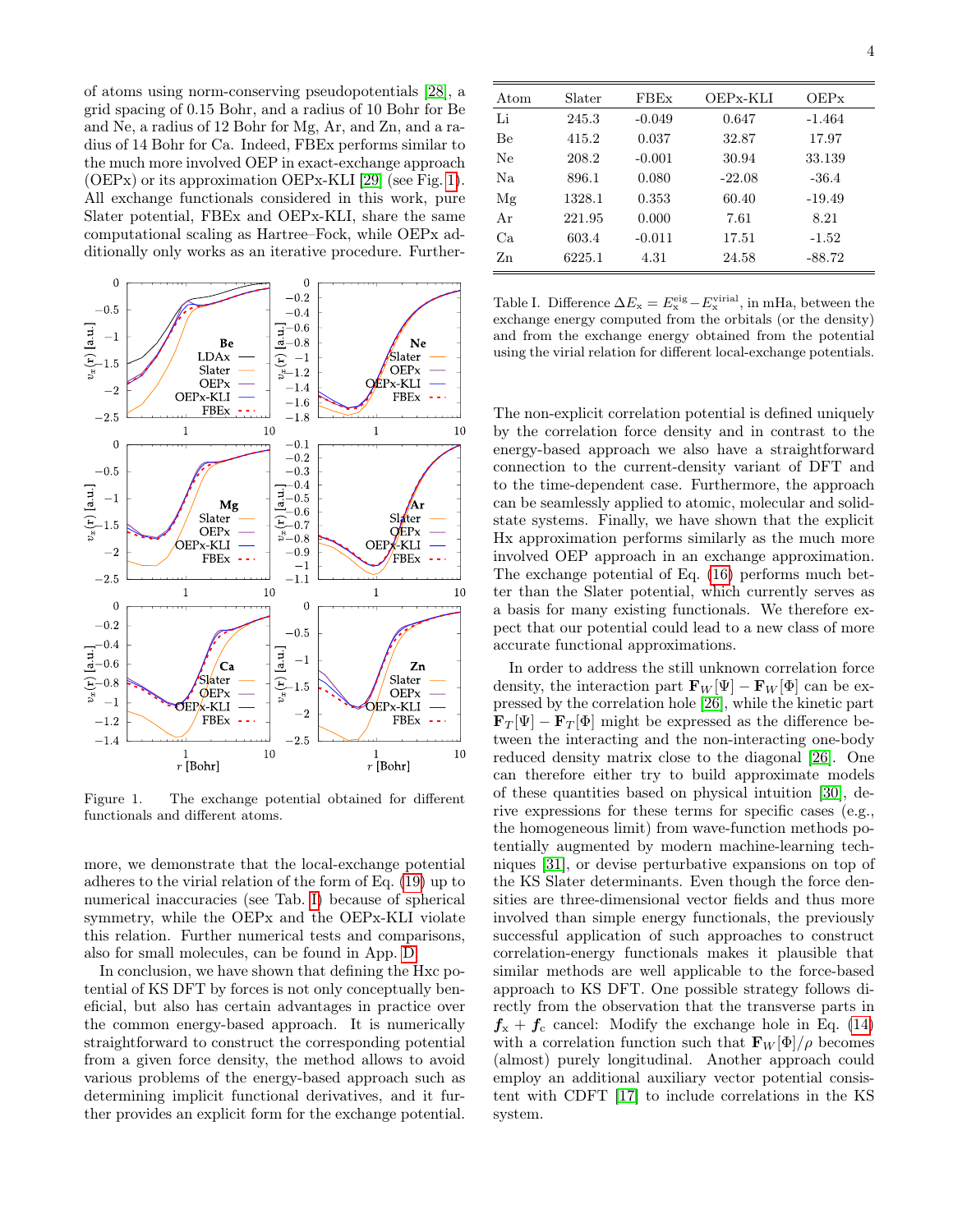- <span id="page-4-0"></span>[1] R. M. Dreizler and E. K. Gross, *Density Functional The*ory: An Approach to the Quantum Many-Body Problem (Springer, 2012).
- <span id="page-4-1"></span>[2] E. Engel and R. Dreizler, [Density Functional Theory: An](https://books.google.de/books?id=R2_RBzVu3TUC) [Advanced Course](https://books.google.de/books?id=R2_RBzVu3TUC) (Springer, 2011).
- [3] C. A. Ullrich, Time-Dependent Density-Functional Theory: Concepts and Applications (Oxford University Press, 2011).
- [4] M. A. Marques, N. T. Maitra, F. M. Nogueira, E. K. Gross, and A. Rubio, Fundamentals of Time-Dependent Density Functional Theory (Springer, 2012).
- <span id="page-4-19"></span>[5] M. Ruggenthaler, M. Penz, and R. van Leeuwen, [J. Phys.](http://dx.doi.org/10.1088/0953-8984/27/20/203202) [Condens. Matter](http://dx.doi.org/10.1088/0953-8984/27/20/203202) 27, 203202 (2015).
- [6] G. Vignale and M. Rasolt, Physical review letters 59, 2360 (1987).
- [7] G. Vignale, Physical Review B 70, 201102 (2004).
- [8] M. Ruggenthaler, ArXiv e-prints (2015), [arXiv:1509.01417 \[quant-ph\].](http://arxiv.org/abs/1509.01417)
- <span id="page-4-2"></span>[9] M. Ruggenthaler, J. Flick, C. Pellegrini, H. Appel, I. V. Tokatly, and A. Rubio, Phys. Rev. A 90[, 012508 \(2014\).](http://dx.doi.org/ 10.1103/PhysRevA.90.012508)
- <span id="page-4-3"></span>[10] K. Burke, J. Chem. Phys. **136**[, 150901 \(2012\).](http://dx.doi.org/10.1063/1.4704546)
- <span id="page-4-4"></span>[11] P. Blanchard and E. Brüning, Mathematical Methods in Physics: Distributions, Hilbert Space Operators, Variational Methods, and Applications in Quantum Physics (Birkhäuser, 2015).
- <span id="page-4-5"></span>[12] R. van Leeuwen, [Adv. Quantum Chem.](http://dx.doi.org/10.1016/S0065-3276(03)43002-5) 43, 43002 (2003).
- <span id="page-4-6"></span>[13] P. E. Lammert, [Int. J. Quantum Chem.](http://dx.doi.org/10.1002/qua.21342) **107**, 1943 (2007).
- <span id="page-4-7"></span>[14] S. Kvaal, U. Ekström, A. M. Teale, and T. Helgaker, [J.](http://dx.doi.org/10.1063/1.4867005) Chem. Phys. 140[, 18A518 \(2014\).](http://dx.doi.org/10.1063/1.4867005)
- <span id="page-4-8"></span>[15] A. Laestadius, E. I. Tellgren, M. Penz, M. Ruggenthaler, S. Kvaal, and T. Helgaker, [J. Chem. Theory Comput.](http://dx.doi.org/ 10.1021/acs.jctc.9b00141) 15[, 4003 \(2019\).](http://dx.doi.org/ 10.1021/acs.jctc.9b00141)
- <span id="page-4-9"></span>[16] M. Ruggenthaler and D. Bauer, [Phys. Rev. A](http://dx.doi.org/10.1103/PhysRevA.80.052502) 80, 052502 [\(2009\).](http://dx.doi.org/10.1103/PhysRevA.80.052502)
- <span id="page-4-10"></span>[17] M.-L. M. Tchenkoue, M. Penz, I. Theophilou, M. Ruggenthaler, and A. Rubio, [J. Chem. Phys.](http://dx.doi.org/10.1063/1.5123608) 151, 154107 [\(2019\).](http://dx.doi.org/10.1063/1.5123608)
- <span id="page-4-11"></span>[18] G. Stefanucci and R. van Leeuwen, Nonequilibrium Many-Body Theory of Quantum Systems: A Modern Introduction (Cambridge University Press, 2013).
- <span id="page-4-12"></span>[19] P. Hohenberg and W. Kohn, Phys. Rev. 136[, 864 \(1964\).](http://dx.doi.org/10.1103/PhysRev.136.B864)
- <span id="page-4-13"></span>[20] R. Parr and W. Yang, Density-Functional Theory of Atoms and Molecules (Oxford University Press, 1989).
- <span id="page-4-14"></span>[21] M. K. Harbola and V. Sahni, [Phys. Rev. Lett.](http://dx.doi.org/10.1103/PhysRevLett.62.489) 62, 489 [\(1989\).](http://dx.doi.org/10.1103/PhysRevLett.62.489)
- <span id="page-4-15"></span>[22] R. T. Sharp and G. K. Horton, Phys. Rev. **90**[, 317 \(1953\).](http://dx.doi.org/10.1103/PhysRev.90.317)
- <span id="page-4-16"></span>[23] J. D. Talman and W. F. Shadwick, [Phys. Rev. A](http://dx.doi.org/10.1103/PhysRevA.14.36) 14, 36  $(1976)$
- <span id="page-4-17"></span>[24] L. Fritsche and J. Yuan, [Phys. Rev. A](http://dx.doi.org/10.1103/PhysRevA.57.3425) **57**, 3425 (1998).
- <span id="page-4-18"></span>[25] G. B. Arfken, H. J. Weber, and F. E. Harris, Mathematical Methods for Physicists, seventh ed. (Elsevier, 2013).
- <span id="page-4-20"></span>[26] J. I. Fuks, L. Lacombe, S. E. Nielsen, and N. T. Maitra, [Phys. Chem. Chem. Phys.](http://dx.doi.org/10.1039/C8CP03957G) 20, 26145 (2018).
- <span id="page-4-21"></span>[27] N. Tancogne-Dejean, M. J. T. Oliveira, X. Andrade, H. Appel, C. H. Borca, G. Le Breton, F. Buchholz, A. Castro, S. Corni, A. A. Correa, U. De Giovannini, A. Delgado, F. G. Eich, J. Flick, G. Gil, A. Gomez, N. Helbig, H. Hübener, R. Jestädt, J. Jornet-Somoza, A. H. Larsen, I. V. Lebedeva, M. Lüders, M. A. L. Marques, S. T. Ohlmann, S. Pipolo, M. Rampp, C. A. Rozzi, D. A. Strubbe, S. A. Sato, C. Schäfer, I. Theophilou,

A. Welden, and A. Rubio, [J. Chem. Phys.](http://dx.doi.org/ 10.1063/1.5142502) 152, 124119  $(2020)$ 

- <span id="page-4-22"></span>[28] M. J. van Setten, M. Giantomassi, E. Bousquet, M. J. Verstraete, D. R. Hamann, X. Gonze, and G.-M. Rignanese, [Comput. Phys. Commun.](http://dx.doi.org/10.1016/j.cpc.2018.01.012) 226, 39 (2018).
- <span id="page-4-23"></span>[29] J. B. Krieger, Y. Li, and G. J. Iafrate, [Phys. Rev. A](http://dx.doi.org/10.1103/PhysRevA.45.101) 45, [101 \(1992\).](http://dx.doi.org/10.1103/PhysRevA.45.101)
- <span id="page-4-24"></span>[30] K. J. H. Giesbertz, R. van Leeuwen, and U. von Barth, Phys. Rev. A 87[, 022514 \(2013\).](http://dx.doi.org/10.1103/PhysRevA.87.022514)
- <span id="page-4-25"></span>[31] J. Kirkpatrick, B. McMorrow, D. H. P. Turban, A. L. Gaunt, J. S. Spencer, A. G. D. G. Matthews, A. Obika, L. Thiry, M. Fortunato, D. Pfau, L. R. Castellanos, S. Petersen, A. W. R. Nelson, P. Kohli, P. Mori-Sánchez, D. Hassabis, and A. J. Cohen, Science 374[, 1385 \(2021\).](http://dx.doi.org/10.1126/science.abj6511)
- <span id="page-4-26"></span>[32] J. C. Slater, Phys. Rev. **81**[, 385 \(1951\).](http://dx.doi.org/10.1103/PhysRev.81.385)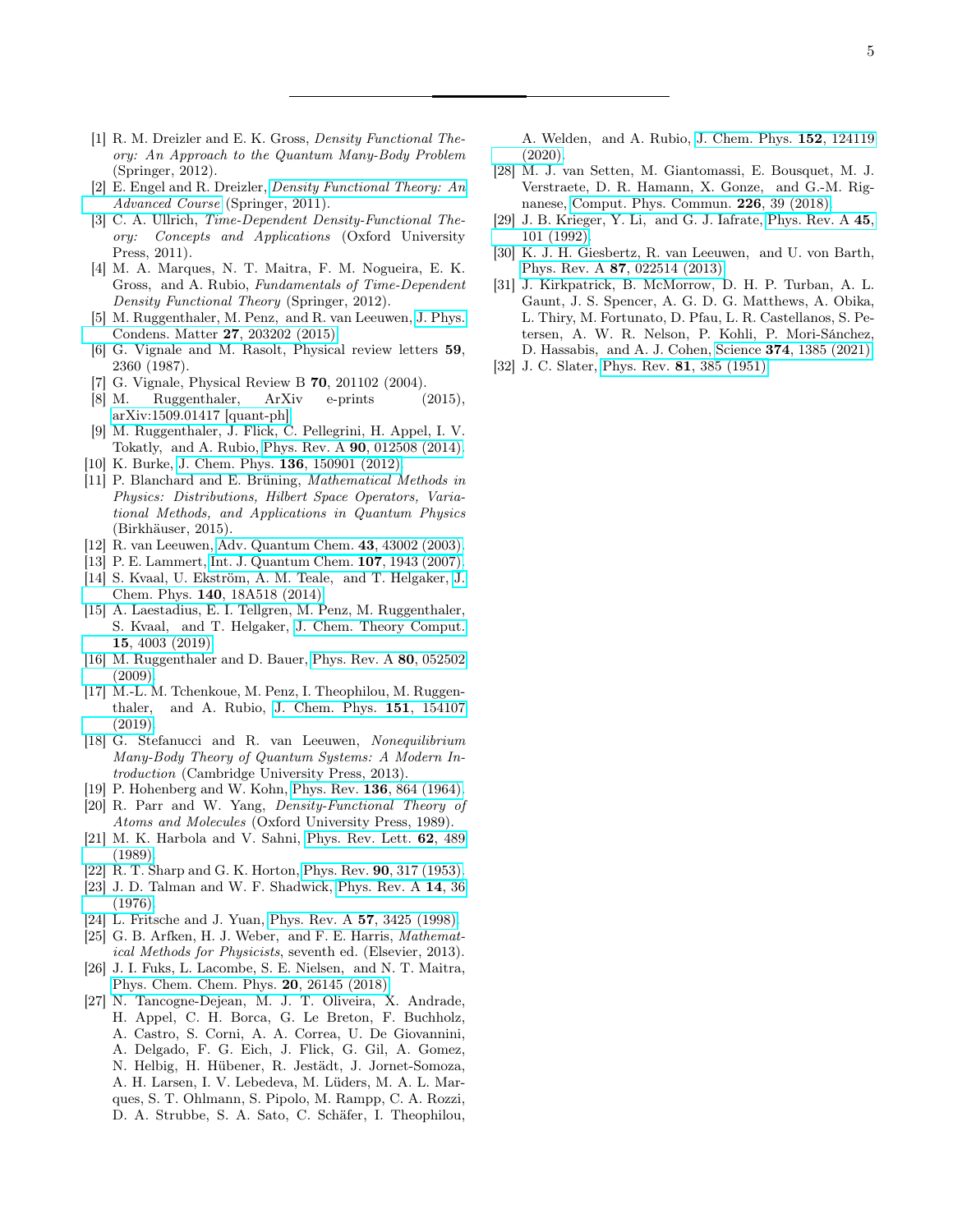## <span id="page-5-0"></span>Appendix A: Numerically convenient forms of the exchange potential

In order to bring the local-exchange potential into a numerically more convenient form, we perform a partial integration in Eq. [\(16\)](#page-2-0) and find

$$
v_{\rm fx}(\mathbf{r}) = v_{\rm SL}(\mathbf{r}) + \int \frac{\nabla' \cdot \int |\mathbf{r}'' - \mathbf{r}'|^{-1} \nabla' \bar{\rho}_{\rm x}(\mathbf{r}''|\mathbf{r}') \, \mathrm{d}\mathbf{r}''}{4\pi |\mathbf{r} - \mathbf{r}'|} \, \mathrm{d}\mathbf{r}',\tag{A1}
$$

where  $v_{SL}(\mathbf{r}) = \int |\mathbf{r} - \mathbf{r}'|^{-1} \bar{\rho}_{X}(\mathbf{r}|\mathbf{r}') d\mathbf{r}'$  is the Coulomb potential generated by the exchange hole, i.e., the well-known Slater exchange potential. The second term can be computed using

$$
\int |\mathbf{r}'' - \mathbf{r}'|^{-1} \nabla' \bar{\rho}_{\mathbf{x}}(\mathbf{r}''|\mathbf{r}') d\mathbf{r}'' = \sum_{ij} \left( \nabla' \frac{\rho_{ij}^*(\mathbf{r}')}{\rho(\mathbf{r}')} \right) \int |\mathbf{r}'' - \mathbf{r}'|^{-1} \rho_{ij}(\mathbf{r}'') d\mathbf{r}'', \tag{A2}
$$

where we defined the co-density  $\rho_{ij}(\mathbf{r}) = \phi_i^*(\mathbf{r})\phi_j(\mathbf{r}).$ 

This form has a few advantages. First, we only need to solve one Poisson equation and compute one gradient per pair of indices  $i, j$ . Therefore, the numerical cost only increases by one gradient pair of indices  $i, j$  compared to the Slater potential. Further, it provides an analytical expression for beyond-Slater approximations and might such serve as the starting point for the development of novel functionals. Finally, from this expression it is also clear that in the single orbital case  $\rho_{ij}^*(\mathbf{r}')/\rho(\mathbf{r}')$  is uniformly equal to 1 and then the second term vanishes.

There is still a subtle numerical issue when implementing this expression. When evaluating  $\rho_{ij}^*(\mathbf{r}')/\rho(\mathbf{r}')$  close to the border of the simulation box we obtain the unity, as in the one-electron limit only the highest occupied state contributes to the density. Having zero-boundary conditions at the border of the box leads to a step function irrespective of the size of the simulation box. Consequently, the evaluation of the gradient on the real-space grid by finite differences leads to a non-zero contribution at the surface of the simulation box. This "surface charge" leads to a uniform potential which is not physical. In order to circumvent this issue, we simply used the Leibniz product rule

$$
\nabla' \frac{\rho_{ij}^*(\mathbf{r}')}{\rho(\mathbf{r}')} = \frac{\rho(\mathbf{r}') \nabla' \rho_{ij}^*(\mathbf{r}') - \rho_{ij}^*(\mathbf{r}') \nabla' \rho(\mathbf{r}')} {\rho(\mathbf{r}')^2}.
$$
\n(A3)

The numerator is computed first and the two contributions exactly cancel, which leads to the correct long-range numerical value of the potential.

#### <span id="page-5-1"></span>Appendix B: Local-density approximation from the local-exchange potential and its virial relation

In Tchenkoue et al. [\[17,](#page-4-10) IV.B] it was demonstrated how the usual Slater  $X\alpha$  [\[32\]](#page-4-26) and local-density approximation (LDA) [\[20,](#page-4-13) §7.4] formulas for the local-exchange potential can be derived directly from the exchange-force expres-sion Eq. [\(14\)](#page-1-5). Since the approximated  $f_x(\mathbf{r})$  is purely longitudinal, the exact same derivation can also be started immediately from the local-exchange potential expression of Eq. [\(16\)](#page-2-0). This directly connects the most fundamental functional approximations of DFT with the present formalism.

For completeness, we further show that the exchange LDA also still fulfils a virial relation of the form of Eq. [\(19\)](#page-2-2). The exchange energy for the LDA is [\[20,](#page-4-13) (6.1.20)]

$$
E_{\rm x}^{\rm LDA}[\rho] = C_{\rm x} \int \rho(\mathbf{r})^{4/3} \,\mathrm{d}\mathbf{r}, \qquad C_{\rm x} = -\frac{3}{4} \left(\frac{3}{\pi}\right)^{1/3},\tag{B1}
$$

which by functional differentiation gives the LDA exchange potential

$$
v_{\mathbf{x}}^{\text{LDA}}(\mathbf{r}) = \frac{\delta E_{\mathbf{x}}^{\text{LDA}}}{\delta \rho(\mathbf{r})} = \frac{4}{3} C_{\mathbf{x}} \rho(\mathbf{r})^{1/3}.
$$
 (B2)

Now putting this into the right-hand side of the virial relation Eq. [\(19\)](#page-2-2), we get by partial integration

$$
I[\rho] = -\int \rho(\mathbf{r}) \mathbf{r} \cdot \nabla v_{\mathbf{x}}^{\text{LDA}} \, \mathrm{d}\mathbf{r} = -\frac{4}{9} C_{\mathbf{x}} \int \rho(\mathbf{r})^{1/3} \mathbf{r} \cdot \nabla \rho(\mathbf{r}) \mathrm{d}\mathbf{r} = \frac{4}{3} C_{\mathbf{x}} \int \rho(\mathbf{r})^{4/3} \mathrm{d}\mathbf{r} - \frac{1}{3} I[\rho]. \tag{B3}
$$

This means  $I[\rho] = C_x \int \rho(\mathbf{r})^{4/3} d\mathbf{r}$ , which is exactly the expression of  $E_x^{\text{LDA}}[\rho]$ , so the LDA fulfills the virial relation. Furthermore, it has the correct scaling,  $v_{x,\lambda}^{\text{LDA}}(\mathbf{r}) = \lambda v_x^{\text{LDA}}(\lambda \mathbf{r})$ , as can easily be checked. Such scaling relations will be further discussed for the local-exchange potential in App. [C.](#page-6-0)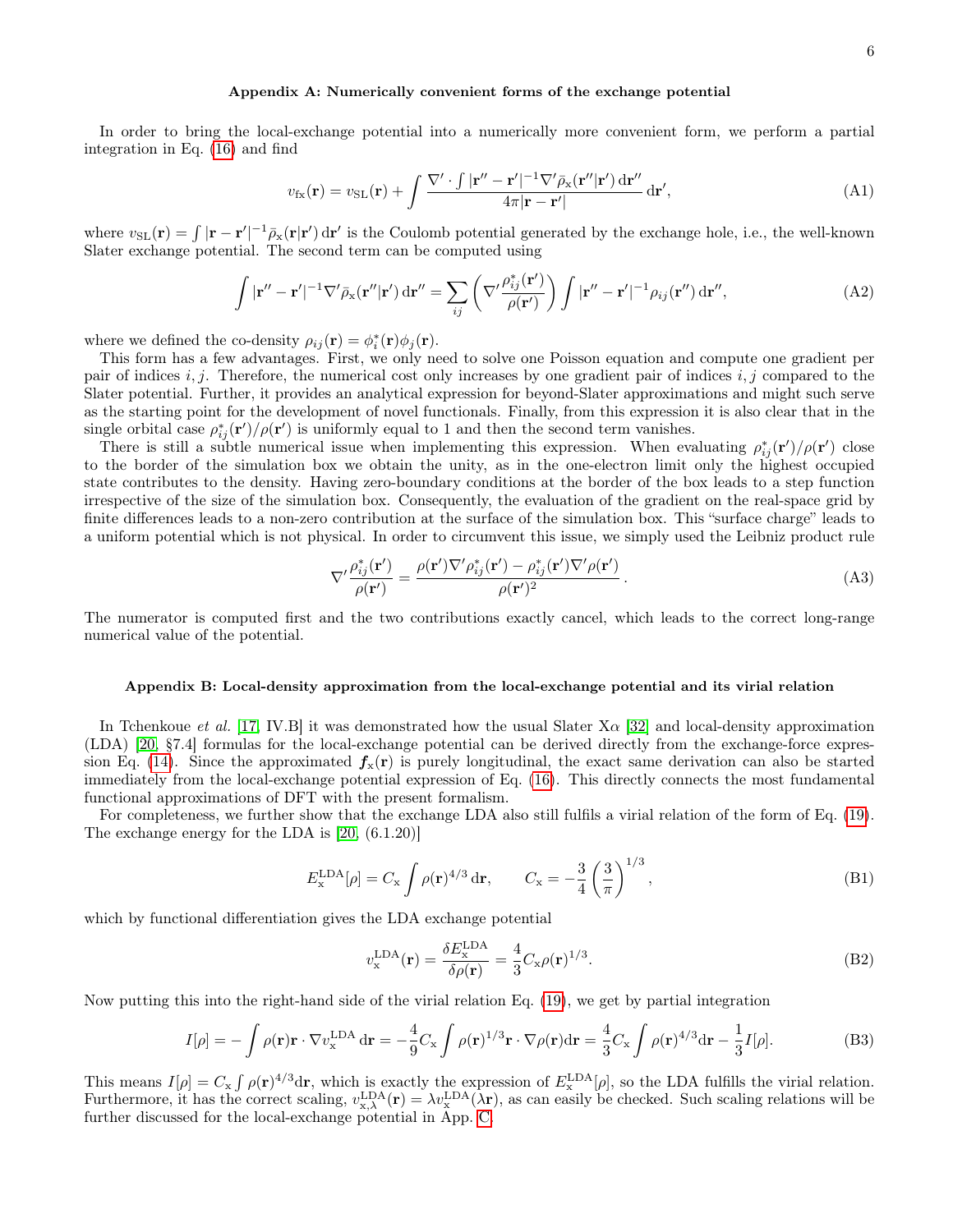## <span id="page-6-0"></span>Appendix C: Scaling behavior and virial relation

If one uses the coordinate-scaled densities

$$
\rho_{\lambda}(\mathbf{r}) = \lambda^3 \rho(\lambda \mathbf{r}), \quad \rho_{\lambda}^{(1)}(\mathbf{r}, \mathbf{r}') = \lambda^3 \rho^{(1)}(\lambda \mathbf{r}, \lambda \mathbf{r}'), \tag{C1}
$$

one finds  $v_{fx,\lambda}(\mathbf{r}) = \lambda v_{fx}(\lambda \mathbf{r})$ , where  $v_{fx,\lambda}$  is the expression from Eq. [\(16\)](#page-2-0) with  $\rho \mapsto \rho_{\lambda}$  and  $\rho^{(1)} \mapsto \rho_{\lambda}^{(1)}$  $\lambda^{\left(1\right)}$  replaced. Similarly one finds  $E_x[\rho_\lambda] = \lambda E_x[\rho]$  directly from Eq. [\(18\)](#page-2-4). This is the correct scaling behaviour for the exchange energy [\[20,](#page-4-13) §11.1] and together with the assumption of functional differentiability of  $E_{\rm x}[\rho]$  this suffices to derive the virial relation of Eq. [\(19\)](#page-2-2). By virtue of the chain rule of functional calculus we have

<span id="page-6-1"></span>
$$
E_{\mathbf{x}}[\rho] = \left. \frac{\mathrm{d}E_{\mathbf{x}}[\rho_{\lambda}]}{\mathrm{d}\lambda} \right|_{\lambda=1} = \int \frac{\delta E_{\mathbf{x}}[\rho]}{\delta \rho(\mathbf{r})} \left. \frac{\mathrm{d}\rho_{\lambda}(\mathbf{r})}{\mathrm{d}\lambda} \right|_{\lambda=1} \, \mathrm{d}\mathbf{r} = \int \frac{\delta E_{\mathbf{x}}[\rho]}{\delta \rho(\mathbf{r})} (3\rho(\mathbf{r}) + \mathbf{r} \cdot \nabla \rho(\mathbf{r})) \, \mathrm{d}\mathbf{r} = -\int \rho(\mathbf{r}) \mathbf{r} \cdot \nabla \frac{\delta E_{\mathbf{x}}[\rho]}{\delta \rho(\mathbf{r})} \, \mathrm{d}\mathbf{r}, \tag{C2}
$$

where the last step involves partial integration and the easy identity  $\nabla \cdot \mathbf{r} = 3$ . It needs to be stressed that this form of the virial relation depends of the assumption of functional differentiability and that  $v_x(\mathbf{r}) = \delta E_x[\rho] / \delta \rho(\mathbf{r})$  defines in general a *different* exchange potential than  $v_{\text{fx}}(\mathbf{r})$  given by a force-based approach in Eq. [\(16\)](#page-2-0) or by OEPx.

Next, we prove the virial relation between  $E_x$  and  $\mathbf{F}_x$  by direct computation. Starting with the exchange-energy expression Eq. [\(18\)](#page-2-4), we use the identity  $(\mathbf{r} - \mathbf{r}') \cdot \nabla |\mathbf{r} - \mathbf{r}'|^\alpha = \alpha |\mathbf{r} - \mathbf{r}'|^\alpha$  (that is also central for deriving the usual *virial theorem*) with  $\alpha = -1$  and the symmetry of the whole expression in  $\mathbf{r} \leftrightarrow \mathbf{r}'$ .

$$
E_{\mathbf{x}} = -\frac{1}{4} \int \frac{\left|\rho_s^{(1)}(\mathbf{r}, \mathbf{r}')\right|^2}{|\mathbf{r} - \mathbf{r}'|} d\mathbf{r} d\mathbf{r}' = \frac{1}{4} \int \left( (\mathbf{r} - \mathbf{r}') \cdot \nabla |\mathbf{r} - \mathbf{r}'|^{-1} \right) \left|\rho_s^{(1)}(\mathbf{r}, \mathbf{r}')\right|^2 d\mathbf{r} d\mathbf{r}'
$$
  
\n
$$
= \frac{1}{4} \int \left( (\mathbf{r} \cdot \nabla + \mathbf{r}' \cdot \nabla') |\mathbf{r} - \mathbf{r}'|^{-1} \right) \left|\rho_s^{(1)}(\mathbf{r}, \mathbf{r}')\right|^2 d\mathbf{r} d\mathbf{r}' = \frac{1}{2} \int \mathbf{r} \cdot (\nabla |\mathbf{r} - \mathbf{r}'|^{-1}) \left|\rho_s^{(1)}(\mathbf{r}, \mathbf{r}')\right|^2 d\mathbf{r} d\mathbf{r}'
$$
(C3)  
\n
$$
= \int \mathbf{r} \cdot \mathbf{F}_{\mathbf{x}}(\mathbf{r}) d\mathbf{r}
$$

In order to extend the relation towards  $v_{fx}$ , in Eq. [\(16\)](#page-2-0) we first switch  $\nabla'$  over to the term  $1/(4\pi|\mathbf{r}-\mathbf{r}'|)$  by partial integration and then switch  $\nabla' \rightarrow -\nabla$  by symmetry.

$$
v_{\rm fx}(\mathbf{r}) = \frac{1}{2} \nabla \cdot \int \frac{(\nabla' |\mathbf{r}'' - \mathbf{r}'|^{-1})}{4\pi |\mathbf{r} - \mathbf{r}'|} \frac{|\rho_s^{(1)}(\mathbf{r}', \mathbf{r}'')|^2}{\rho(\mathbf{r}')} d\mathbf{r}' d\mathbf{r}''
$$
(C4)

Now putting this into the right hand side of a virial relation of the type of Eq. [\(C2\)](#page-6-1) we get

$$
-\int \rho(\mathbf{r}) \mathbf{r} \cdot \nabla v_{fx}(\mathbf{r}) d\mathbf{r} = -\frac{1}{2} \int \rho(\mathbf{r}) \mathbf{r} \cdot \nabla \left( \nabla \cdot \frac{1}{4\pi |\mathbf{r} - \mathbf{r}'|} (\nabla' |\mathbf{r}'' - \mathbf{r}'|^{-1}) \right) \frac{|\rho_s^{(1)}(\mathbf{r}', \mathbf{r}'')|^2}{n(\mathbf{r}')} d\mathbf{r} d\mathbf{r}' d\mathbf{r}''
$$

$$
= -\frac{1}{2} \int \rho(\mathbf{r}) \mathbf{r} \cdot \underbrace{\left( \Delta \frac{1}{4\pi |\mathbf{r} - \mathbf{r}'|} \right)}_{-\delta(\mathbf{r} - \mathbf{r}')} (\nabla' |\mathbf{r}'' - \mathbf{r}'|^{-1}) \frac{|\rho_s^{(1)}(\mathbf{r}', \mathbf{r}'')|^2}{n(\mathbf{r}')} d\mathbf{r} d\mathbf{r}' d\mathbf{r}''
$$
(C5)
$$
- \frac{1}{8\pi} \int \rho(\mathbf{r}) \mathbf{r} \cdot (\nabla \times ((\nabla |\mathbf{r} - \mathbf{r}'|^{-1}) \times (\nabla' |\mathbf{r}'' - \mathbf{r}'|^{-1}))) \frac{|\rho_s^{(1)}(\mathbf{r}', \mathbf{r}'')|^2}{n(\mathbf{r}')} d\mathbf{r} d\mathbf{r}' d\mathbf{r}'',
$$

where the vector calculus identities  $\nabla(\nabla \cdot \mathbf{A}) = \Delta \mathbf{A} + \nabla \times (\nabla \times \mathbf{A})$  and  $\nabla \times f(\mathbf{r})\mathbf{C} = (\nabla f(\mathbf{r})) \times \mathbf{C}$  were used. Now the first part gives exactly  $E_x$  while the second line appears as an additional term in a virial relation between  $E_x$  and  $v_{\rm fx}$ . But since it appears as the curl of a vector expression it cannot be equal to the gradient of a scalar potential, so the difference comes from the transverse part of  $f_x$  while  $v_{fx}$  corresponds only to the longitudinal part of  $f_x$ . The nice thing is that this gives an explicit form for the transverse part of  $f_x$ , while the longitudinal part is already given by  $-\nabla v_{fx}$ . We thus find the following Helmholtz decomposition,

$$
f_{\rm x}(\mathbf{r}) = \frac{\mathbf{F}_{\rm x}(\mathbf{r})}{\rho(\mathbf{r})} = -\nabla v_{\rm fx}(\mathbf{r}) + \nabla \times \boldsymbol{\alpha}_{\rm fx}(\mathbf{r}),
$$
\n(C6)

$$
v_{\rm fx}(\mathbf{r}) = \frac{1}{4\pi} \int (\nabla' |\mathbf{r} - \mathbf{r}'|^{-1}) \cdot (\nabla' |\mathbf{r}'' - \mathbf{r}'|^{-1}) \bar{\rho}_{\rm x}(\mathbf{r}''|\mathbf{r}') \,\mathrm{d}\mathbf{r}' \,\mathrm{d}\mathbf{r}'',\tag{C7}
$$

$$
\alpha_{\rm fx}(\mathbf{r}) = \frac{1}{4\pi} \int (\nabla' |\mathbf{r} - \mathbf{r}'|^{-1}) \times (\nabla' |\mathbf{r}'' - \mathbf{r}'|^{-1}) \bar{\rho}_{\rm x}(\mathbf{r}''|\mathbf{r}') \,\mathrm{d}\mathbf{r}' \,\mathrm{d}\mathbf{r}'', \tag{C8}
$$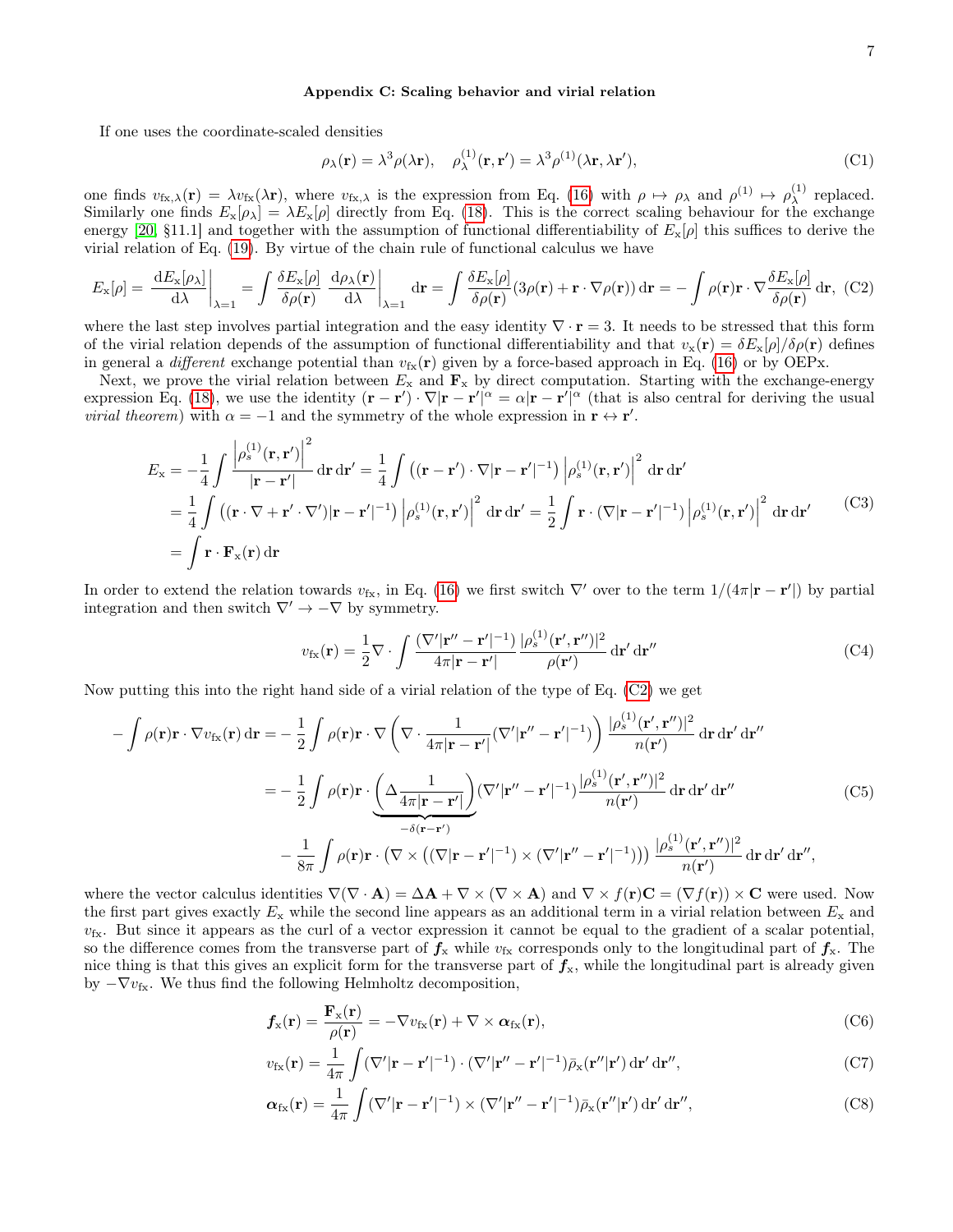| Atom              | Slater   | FBEx     | OEPx-KLI | <b>OEPx</b> |
|-------------------|----------|----------|----------|-------------|
| Li                | $-29.34$ | 1.496    | 1.234    | 0.787       |
| Be                | $-39.33$ | $-2.255$ | 0.040    | 0.909       |
| Ne                | $-27.51$ | $-7.411$ | $-1.981$ | 2.505       |
| Na                | $-98.07$ | 2.112    | 2.756    | 4.400       |
| Mg                | $-118.2$ | $-2.106$ | $-0.467$ | 4.099       |
| Ar                | $-22.34$ | 2.417    | 0.856    | 0.081       |
| Ca                | $-91.12$ | 0.113    | 1.903    | 1.508       |
| Zn                | $-365.6$ | 81.26    | 55.97    | 9.688       |
| $\text{MARE}(\%)$ | 1.49     | 0.116    | 0.077    | 0.035       |

<span id="page-7-2"></span>Table II. Deviation from the Hartree–Fock exchange energy, in mHa, for different exchange functionals. We also report the mean absolute relative error (MARE) for each functional.

| Atom           | Slater | FBEx  | OEPx-KLI | <b>OEPx</b> | ΗF    |
|----------------|--------|-------|----------|-------------|-------|
| Li             | 0.101  | 0.086 | 0.082    | 0.082       | 0.082 |
| Be             | 0.325  | 0.311 | 0.307    | 0.307       | 0.307 |
| Ne             | 0.900  | 0.859 | 0.843    | 0.845       | 0.844 |
| Na             | 0.118  | 0.083 | 0.074    | 0.074       | 0.074 |
| Mg             | 0.285  | 0.260 | 0.253    | 0.253       | 0.253 |
| Ar             | 0.622  | 0.585 | 0.590    | 0.590       | 0.590 |
| Ca             | 0.224  | 0.201 | 0.195    | 0.195       | 0.195 |
| $\mathbf{Z}$ n | 0.368  | 0.332 | 0.300    | 0.300       | 0.300 |

<span id="page-7-3"></span>Table III. Eigenvalues  $-\epsilon_n$ , in Ha, of the highest occupied orbitals for different functionals.

and the extended virial relation

<span id="page-7-1"></span>
$$
E_{\mathbf{x}} = \int \mathbf{r} \cdot \mathbf{F}_{\mathbf{x}}(\mathbf{r}) d\mathbf{r} = -\int \rho(\mathbf{r}) \mathbf{r} \cdot \nabla v_{\mathbf{f}\mathbf{x}}(\mathbf{r}) d\mathbf{r} + \int \rho(\mathbf{r}) \mathbf{r} \cdot (\nabla \times \boldsymbol{\alpha}_{\mathbf{f}\mathbf{x}}(\mathbf{r})) d\mathbf{r}.
$$
 (C9)

If in certain situations it holds that the second term above is zero then the virial relation between  $E_x$  and  $v_{fx}$  holds in the form of Eq. [\(C2\)](#page-6-1). We show that for spherically symmetric densities  $\rho(\mathbf{r}) = \rho(|\mathbf{r}|)$  this indeed is the case. For this we take the last integral of Eq. [\(C9\)](#page-7-1) and perform integration by parts with the curl and vanishing boundary terms to get

$$
\int \rho(\mathbf{r}) \mathbf{r} \cdot (\nabla \times \boldsymbol{\alpha}_{\rm fx}(\mathbf{r})) d\mathbf{r} = \int (\nabla \times \rho(\mathbf{r}) \mathbf{r}) \cdot \boldsymbol{\alpha}_{\rm fx}(\mathbf{r}) d\mathbf{r} = \int (\rho(\mathbf{r})(\nabla \times \mathbf{r}) + (\nabla \rho(\mathbf{r})) \times \mathbf{r}) \cdot \boldsymbol{\alpha}_{\rm fx}(\mathbf{r}) d\mathbf{r}.
$$
 (C10)

But now  $\nabla \times \mathbf{r} = 0$  and  $(\nabla \rho(\mathbf{r})) \times \mathbf{r} = (\mathbf{r} \times \mathbf{r})\rho'(|\mathbf{r}|)/|\mathbf{r}| = 0$ , so the above expression evaluates as zero.

### <span id="page-7-0"></span>Appendix D: Numerical results for the FBEx functional

Here, we show further numerical comparisons of the local-exchange potential to well-established exchange potentials in DFT. Firstly, we investigate how the local-exchange potential compares to the Hartree–Fock energies. Since the local-exchange potential is not derived directly from the exchange-energy expression of Eq. [\(18\)](#page-2-4), it is not designed to approximate the non-local Hartree–Fock exchange-energy expression. Still, the resulting energies of the local-exchange potential determined from Eq. [\(18\)](#page-2-4) together with the respective orbitals (see Tab. [II\)](#page-7-2) are in good agreement with the Hartree–Fock exchange energies.

In Tab. [III,](#page-7-3) we further report the eigenvalue of the highest occupied orbital for different exchange functionals. While OEPx-KLI and OEPx are yielding similar ionization energies as Hartree–Fock, within a meV precision, the local-exchange potential leads to slightly different results. The Slater potential shows a stronger deviation from the Hartree–Fock values.